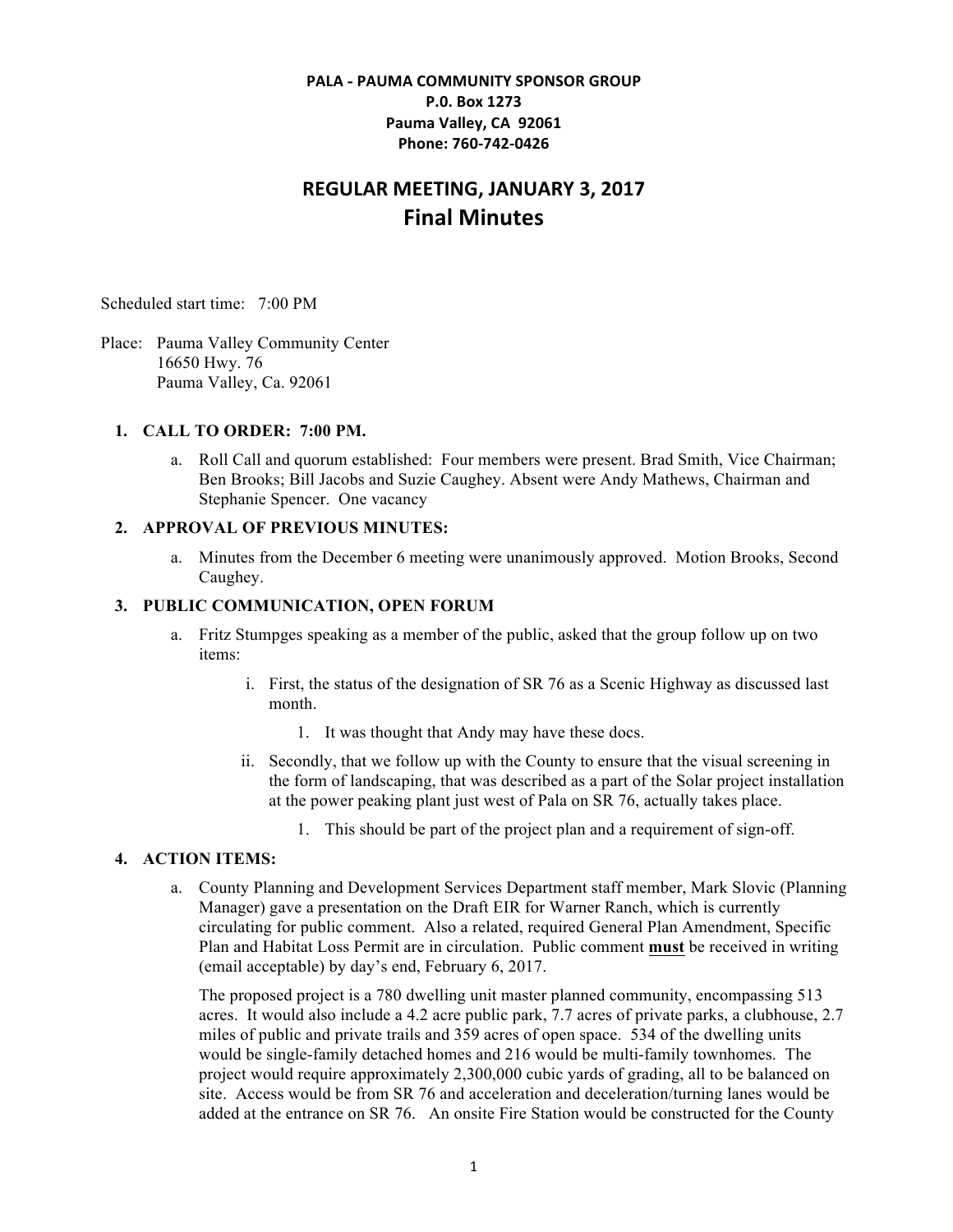Fire Authority. Rainbow Municipal Water District has stated that it can and will provide all water and sewer service.

He described that the draft EIR has identified significant and unavoidable environmental impacts to air quality, land use, mineral resources and traffic. It also identified significant and mitigated impacts to aesthetics, biological resources, cultural resources, geology/soils, hazards/hazardous materials, noise, utilities and greenhouse gases.

He explained that many of the community's previously expressed concerns about the incompatibility of the project with the aesthetic character of the surrounding area are not directly subject to consideration in the EIR.

Mr. Slovic stated that this matter will not proceed to the Board of Supervisors until after staff has responded in the Final EIR to all public comment received during the current comment period. Each and every public comment will be responded to. He said that how long this will take is uncertain, but that "maybe" it will be before the Board by year's end.

Mr. Slovic also mentioned that the County Planning and Development Services Department staff has reviewed 3 alternatives. One is Executive lots, one is 200+ homes and one is 300+ homes.

A member of the Fallbrook Planning Group was also in attendance. He stated that they (Fallbrook and Bonsall) would be significantly affected due to the increased volume of traffic headed in a westerly direction. He stated that a significant destination for this traffic is a proposed retail/commercial space of approximately 600,000 square feet near the Rte 76/I 15 interchange. They estimated there would be 9,300 additional trips per day on SR76 if this project moved forward.

Bill Jacobs questioned Mark on the plan to expand the lanes on SR 76 from 15 to this proposed development. Mark stated that "that plan had been cancelled" due to community resistance to change.

Because of the extent of the information contained in the Draft EIR, as well as the General Plan Amendment and Specific Plan, the Committee decided that it would not comment at the time of this meeting. Rather, the members will study the voluminous documentation and individually submit comments. If our Chairman so desires, he might call a special meeting prior to the close of the comment period to formulate comments on behalf of PPCSG.

Mr. Ali Shapouri, the principal of the firm providing engineering, architectural and planning services for the developer was in attendance and offered to attend a future PPCSG meeting if we wished, to discuss the project and the way that he believes the project will clearly be beneficial to the area. He made special mention of the benefit to casino workers, with the assumption that they would be able to relocate, purchase, and afford these homes, leading to reduced environmental impact and drive times.

#### **5. ADMINISTRATION:**

- a. Brad Smith reported that on Dec 13, the Board of Supervisors appointed Suzie Caughey, and re-appointed Ben Brooks, Bradley Smith and Stephanie Spencer to the Group.
- b. Unanimously approved for forwarding to the County for reimbursement, a receipt for \$26.13 to Fritz Stumpges for expenses incurred in turning over his records from the past eight years as Secretary to this Group. Motion Jacobs. Second Brooks.
- c. No one agreed to serve as Secretary for the Group. Bill Jacobs recommended that we hire a stenographer to take the minutes of our meeting. Fritz Stumpges said that his minutes in the past were far more detailed than required and could be much more simply prepared. Brad